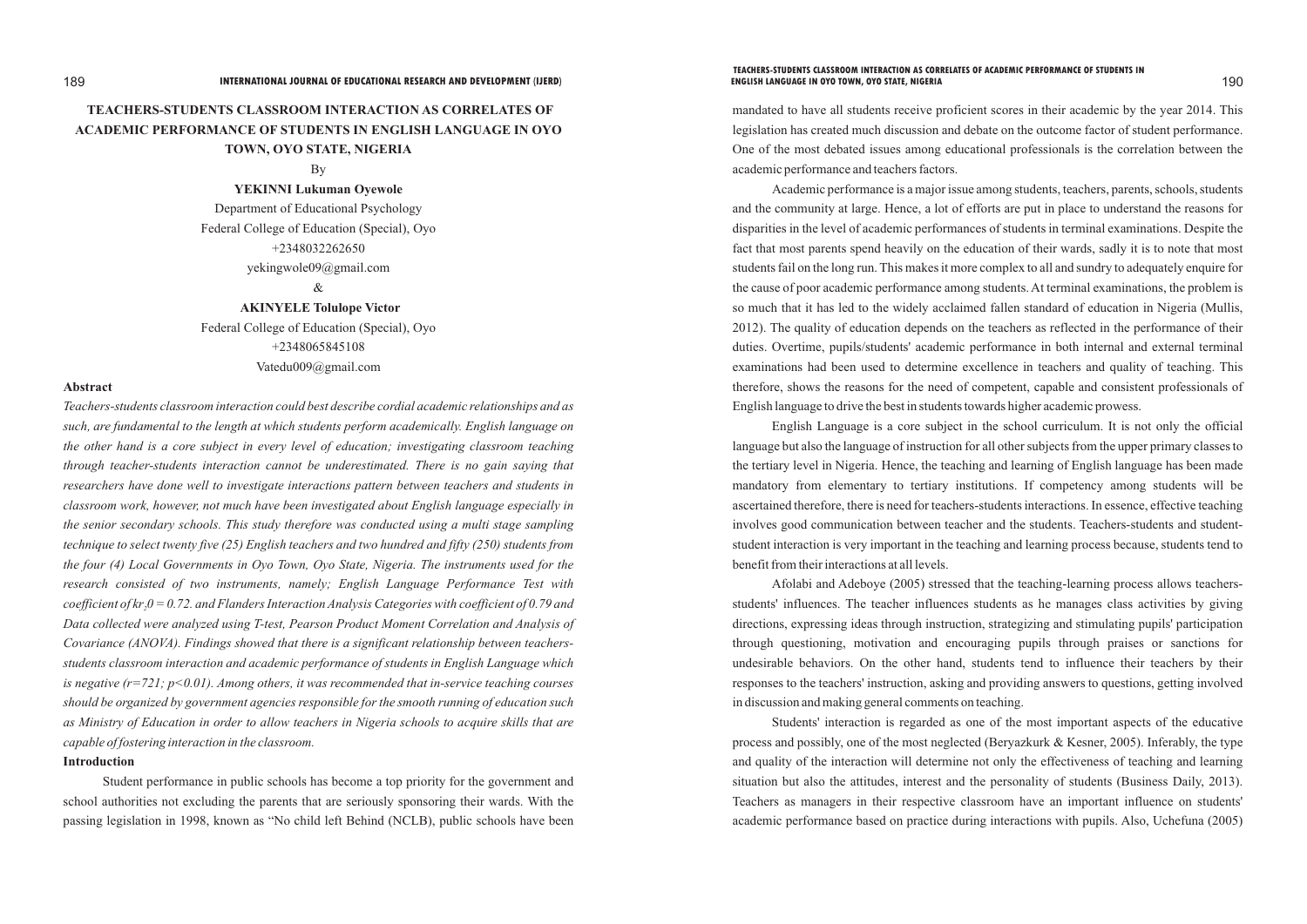added that both the teaching and learning depend on teacher's effectiveness.

Ofeogbu (2004) linked poor performance of students to poor performance of teachers in terms of accomplishing the teaching task, negative attitude to work and poor teaching habits which has been attributed to poor motivation. There is no doubt therefore that gender as a factor, plays an important role in students' performance in English Language. In this regard, some scholars are of the opinion that girls excel more in language courses than boys. This in most cases has been attributed to the fact that girls are more exposed to learning various languages than boys. For example, it is believed that as the females go out to hawk in streets, play with their peers and carry our other domestic activities in the house, they get to use English language more often.

### **Statement of the Problem**

Despite the status of English language as one of the core subject in all levels of education in Nigeria, it is still down heartened that the outcomes of academic examinations in terminal classes in English Language is not highly progressing. Gladly, since English Language is to be learnt majorly in the school from teachers in classroom setting, it means that all hands must be on deck to retrace English language competencies by students through students-teachers classroom interaction. Despites the fact that scholar have been diving into possible challenges to poor performance of students in English language, there is little or no evidence of scholars directing their ways of possible solution in the area of teachers-students classroom interaction especially in the secondary schools in Oyo Town, Oyo State, Nigeria. Therefore, this research investigated the teachersstudents classroom interaction pattern and the extent to which they could affect the English language academic performance of students.

### **Research Questions**

- 1. What is the interaction pattern in English language classroom with respect to teacherstudents classroom interaction in Oyo Town?
- 2. Is there any difference in English Language classroom interaction pattern of male and female secondary school teachers in Oyo Town?
- 3. Will years of experience bring any significant difference in the English Language classroom interaction pattern among the teachers?

### **Research Hypotheses**

The following hypotheses were tested at 0.05 level of significance

- 1. There will be no significant relationship between teachers-students classroom interaction pattern and English language performance of students in Oyo Town?
- 2. There will be no significant difference in English Language classroom interaction pattern of male and female secondary school teachers in Oyo Town
- 3. There will be no significant difference in the English language classroom interaction pattern among the teachers as a result of years of experience in Oyo Town

**Method of the Study** 

The correlational research design was adopted for the study. This research design is considered suitable for this study because it sought to find out the relationship that exists among variables and the study made no attempt to manipulate any of the variables. The target population comprised of all teachers and students in secondary schools in Oyo Town, Oyo State, Nigeria. Out of the 54 secondary schools in the Four Local Government in Oyo Metropolis, 25 Secondary Schools will be sampled for the study randomly. However, the sample for the study will comprise two hundred and fifty (250) students and twenty five teachers representing the total sampled schools. A multi stage sampling procedure will be adopted in the selection of schools along local government in Oyo town. Two research instruments were used in this study, namely; Flanders Interaction Analysis Categories (FIAC) and the second is a self designed instrument titled English Language Performance Test (ELPT). The data collected were analyzed using inferential statistics of T-test, ANOVAand Pearson Product Moment Correlation to analyze the research questions. **Results** 

**Research Question 1:**What is the interaction pattern in English language classroom with respect to teacher-students classroom interaction in Oyo Town? **Table 1:**Classroom interaction pattern using Flanders ten categories

|          | 1                | $\overline{2}$ | 3                | $\overline{4}$ | 5            | 6              | $\tau$         | 8    | 9              | 10             | Total          |
|----------|------------------|----------------|------------------|----------------|--------------|----------------|----------------|------|----------------|----------------|----------------|
| 1(AF)    | $\boldsymbol{0}$ |                | $\boldsymbol{0}$ |                | 1            |                |                |      |                |                | $\overline{2}$ |
| 2(PE)    |                  | 110            | 8                | 510            | 155          |                |                | 8    | 3              | 76             | 870            |
| 3(AC)    |                  | $\theta$       | 8                | $\overline{2}$ | 10           |                |                |      |                | 1              | 21             |
| 4(AQ)    |                  | 21             |                  | 234            | 66           | $\overline{2}$ | $\overline{4}$ | 741  | $\overline{7}$ |                | 334            |
| 5(LEC)   |                  | 9              | $\overline{2}$   | 220            | 3440         | 3              | $\overline{2}$ | 41   |                | 128            | 3,846          |
| 6(GD)    |                  |                |                  |                | 3            | 1              | $\mathbf{0}$   |      |                | $\overline{2}$ | 6              |
| 7(CR)    |                  |                |                  | 1              | $\mathbf{1}$ | $\overline{0}$ | $\overline{4}$ | 5    |                |                | 11             |
| $8$ (PR) |                  | 718            | 20               | 28             | 27           |                | 12             | 12   | $\overline{4}$ | 9              | 830            |
| 9(PI)    |                  | 1              |                  |                | 3            |                |                |      |                |                | 5              |
| 10(SI)   |                  | 3              | 1                | 79             | 124          |                |                | 6    |                | 1073           | 1,286          |
| Total    | $1*$             | 863*           | $39*$            | 1074*          | 3830*        | $6*$           | $22*$          | 814* | $14*$          | 1289*          | 7956*          |

Key: 1=Accepts feeling (AF); 2=Praises or Encourages (PE); 3=Accepts or uses Ideas of Students (AC); 4=Ask Questions (AQ); 5=Lecturing (LEC); 6=Giving Directions (GD); 7=Criticizing or Justifying Authority (CR); 8=Pupils-talk Response (PR); 9=Pupils-talk Initiation (PI); 10=Silence or Confusion (SI). Code in each of the cells is recorded at three second interval. The cells in the rows represent the items while the cells in the column represent the coding. The column ranges from 1-10,

likewise the row.

The table above shows the interaction pattern in English language classroom with respect to teacher-students classroom interaction in the thirty selected schools when taken together. The table

### 191 **YEKINNI LUKUMAN OYEWOLE, AKINYELE TOLULOPE VICTOR** 192  **TEACHERS-STUDENTS CLASSROOM INTERACTION AS CORRELATES OF ACADEMIC PERFORMANCE OF STUDENTS IN ENGLISH LANGUAGE IN OYO TOWN, OYO STATE, NIGERIA**